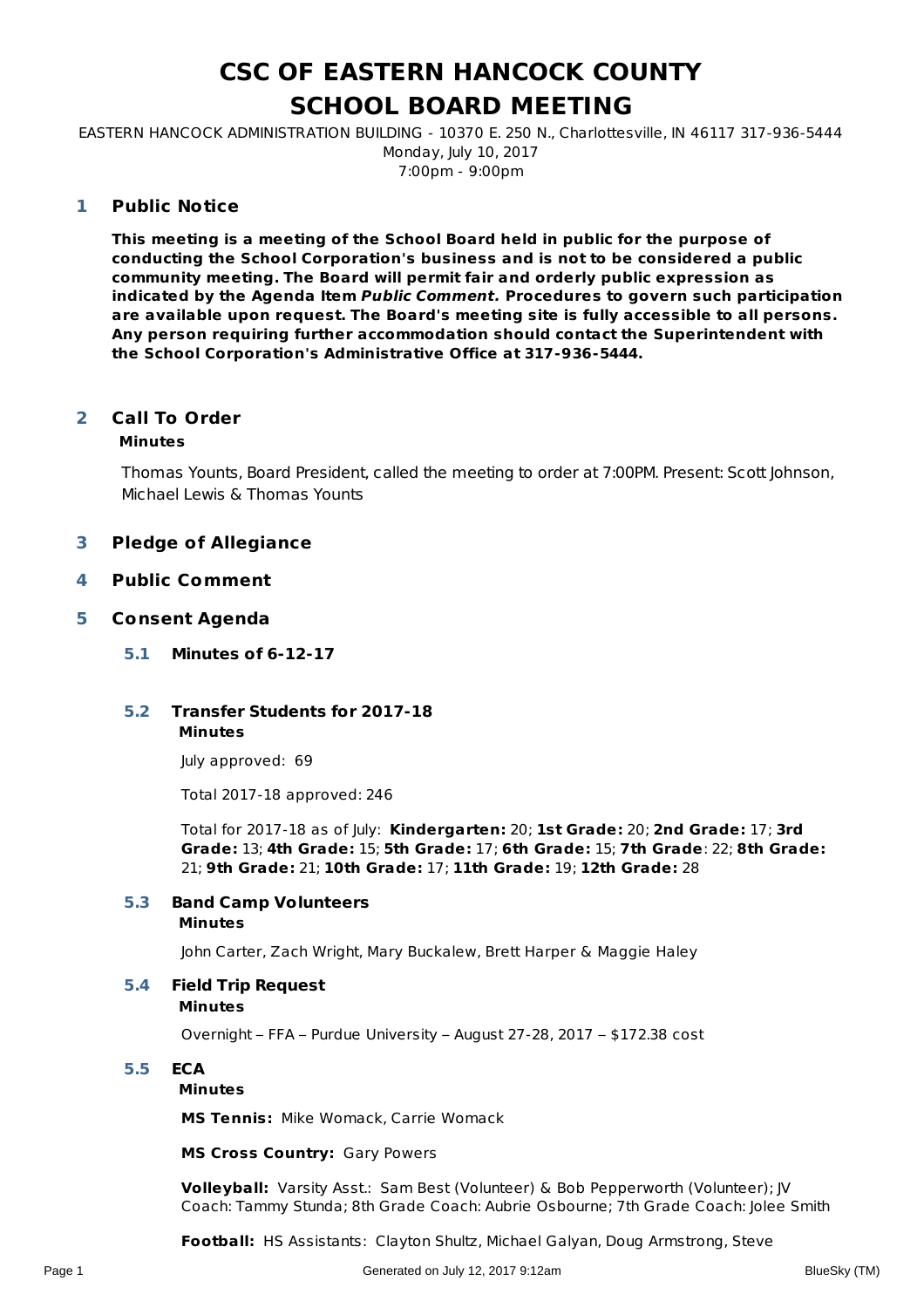Gilbreath, Scott Johnson, Doug Shultz, Michael Dawson, Ryan McCarty, Scott Maxwell, Eben Graves, Jake Hicks, Terry Stephens

MS Coaches: Sam Pfaff, Andy Pfaff, Justin Swan, Cody Hibbert, Marty Hicks, Stephen Sotelo

# **5.6 Certified Staff**

### **Minutes**

-New Hire – Kristine Beavers – Speech Language Pathologist

-New Hire – Shantelle Ebbert – Special Ed MS Resource

-New Hire – Kristi Heath – Special Ed MS/HS Essential Skills

-New Hire – Kelly McKeeman – Special Ed Elem Resource

-New Hire – Marcus Redick – Elem Instructional Coach

-New Hire – Shelley Rogers - Elem IA & Preschool

-New Hire – Shannon Scott - Special Ed Elem & MS Resource

-New Hire – Melanie Smith – Special Ed Essential Skills

-Reassignment – Megan Wallace – from half-time to full-time English Teacher

-Reassignment – Jennifer Ebert – from half-time to full-time English Teacher

-Resignation - Christina Michel – HS Math Teacher

### **Minutes 5.7 Support Staff**

-10 Month Support Staff Listing for 2017-18 (See attachment)

-New Hire – Whitney Ahner – Sub Bus Driver

-Reassignment – Nancy Durham – from 29 hr/wk IA to 15 hr/wk preschool IA & 11 hr/wk regular IA

-New Hire – Nicole Hanna – Elem IA

-Resignation – Shelley Goe – CO Payroll

-Resignation – Amanda McAlister – HS IA

## **5.8 Substitutes**

### **Minutes**

**Sub Teachers:** Clayton Shultz, Karri Brown, Andrew Byer, Frank DeLois, Tammy Flood, Gerald Hirschy, Sandy Holliday, Katie Meyer, Hannah Mickler, Clarissa O'Neal, Wanda Rains, Randy Roller, Tammy Settergren, Doug Shultz, Justin Stephens

**Cafeteria Subs:** Susan Gergely, Kelly Marden, Bonita Martin, Andrea Mullis, Donna Robinson

**Bus Driver Subs:** Ron Allen, Miki Burris, Giuseppe Cavaletto, Matt Heath, Odell McKee, Samantha Murray, Abigail Radovanovich

### **5.9 Claims**

# **Minutes** Prewritten: \$879,848.80 Regular: \$139,890.63 Payroll: \$601,418.05 TOTAL: \$1,621,157.48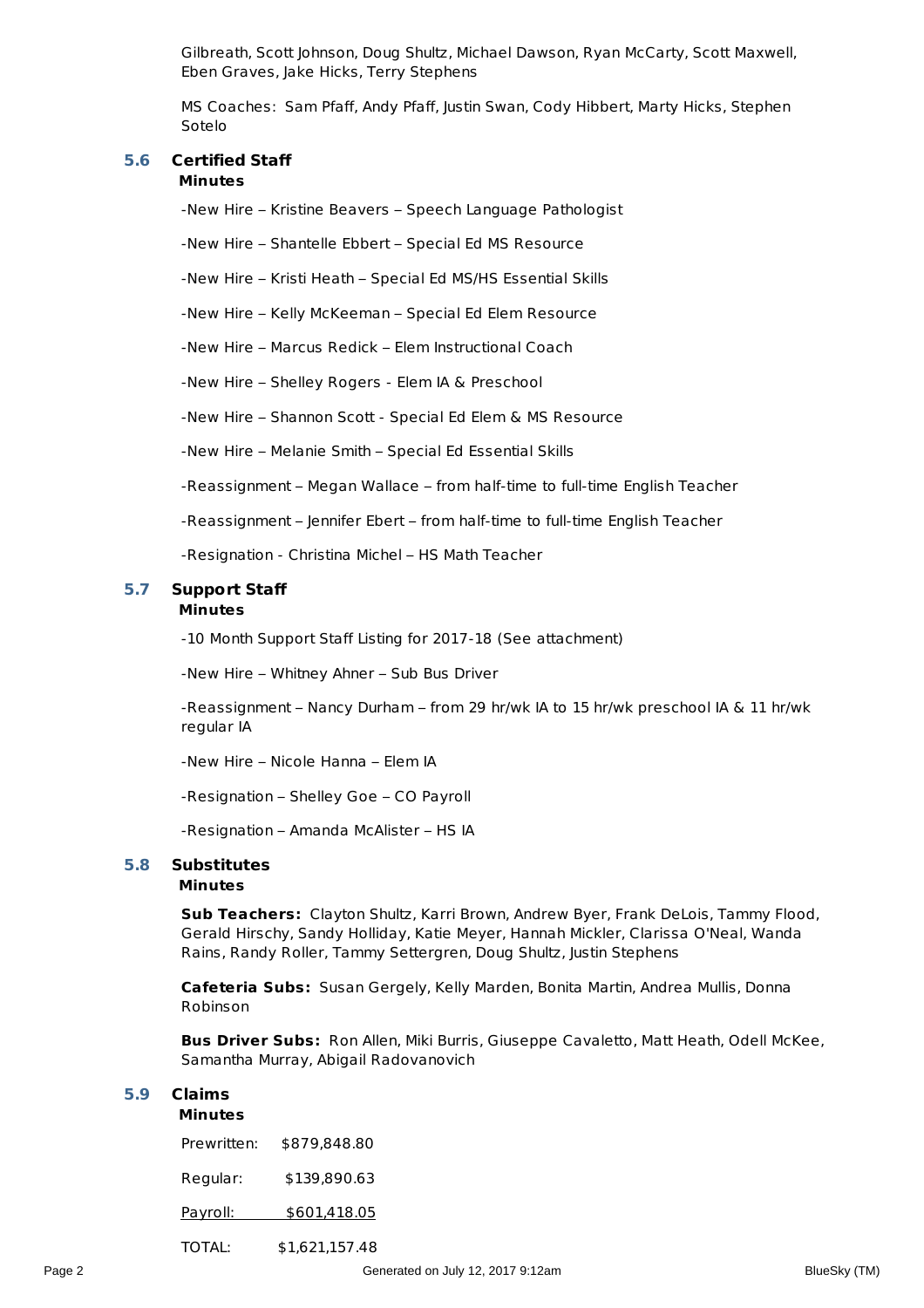Mr. Johnson moved and Mr. Lewis seconded a motion to approve the consent agenda as presented. Motion carried 3-0.

### **NEOLA Updates 6**

### **Minutes**

-#4162 (minor adjustment of director name)

-#4434 Holidays (changes to reflect calendar)

-#3220.01 (NEW POLICY) Teacher Appreciation Grants: Highly Effective teachers will receive a cash stipend that is 25% more than the stipend received by Effective teachers.

Mr. Johnson moved and Mr. Lewis seconded a motion to approve the two adjusted policies, as well as to suspend our normal process of two readings of a policy before adoption and to move forward and adopt the new Teacher Appreciation Grants policy to meet the Indiana Department of Education deadline. Motion carried 3-0.

### **Bread & Milk Quotes for 2017-18 7**

### **Minutes**

Mr. Johnson moved and Mr. Lewis seconded a motion to approve Klosterman Baking Company as our bread supplier and Prairie Farms as our milk supplier for the 2017-18 school year. Motion carried 3-0.

### **Food Service Third Party Purchasing Services Minutes 8**

Mr. Lewis moved and Mr. Johnson seconded a motion to approve HPS as the Food Service Third Party Purchasing Service for the 2017-18 school year. Motion carried 3-0.

### **Blind Low Vision Contract 9**

### **Minutes**

Consultant hours are dictated by IEP's

Mr. Lewis moved and Mr. Johnson seconded a motion to approve the hiring of Margo Stodtman as our Blind Low Vision consultant to work approximately 100 hours per school year at the rate of \$70/hour. Motion carried 3-0.

## **Special Counsel for Special Education 10 Minutes**

Mr. Lewis moved and Mr. Johnson seconded a motion to approve the hiring of Church, Church, Hittle & Antrim as special legal counsel for our Special Education program. Motion carried 3-0

# **Bus Pay Schedule 11**

### **Minutes**

Greg Turner, Transportation Director, presented a bus driver pay schedule for better structure.

Mr. Johnson moved and Mr. Lewis seconded a motion to approve the new Bus Driver Pay Schedule as presented, as well as approve the new sub driver rates of \$65/day for 3 hours and \$70/day for 3.5 hours.

### **Waste Water Treatment Plant Construction 12**

### **Minutes**

There were no bids by the July 5 deadline, so bidding and a Board Meeting for approval will be held on Monday, July 24 at 6pm in the Board Room.

We Do Tanks is the approved provider of the waste water treatment equipment. Bids are for a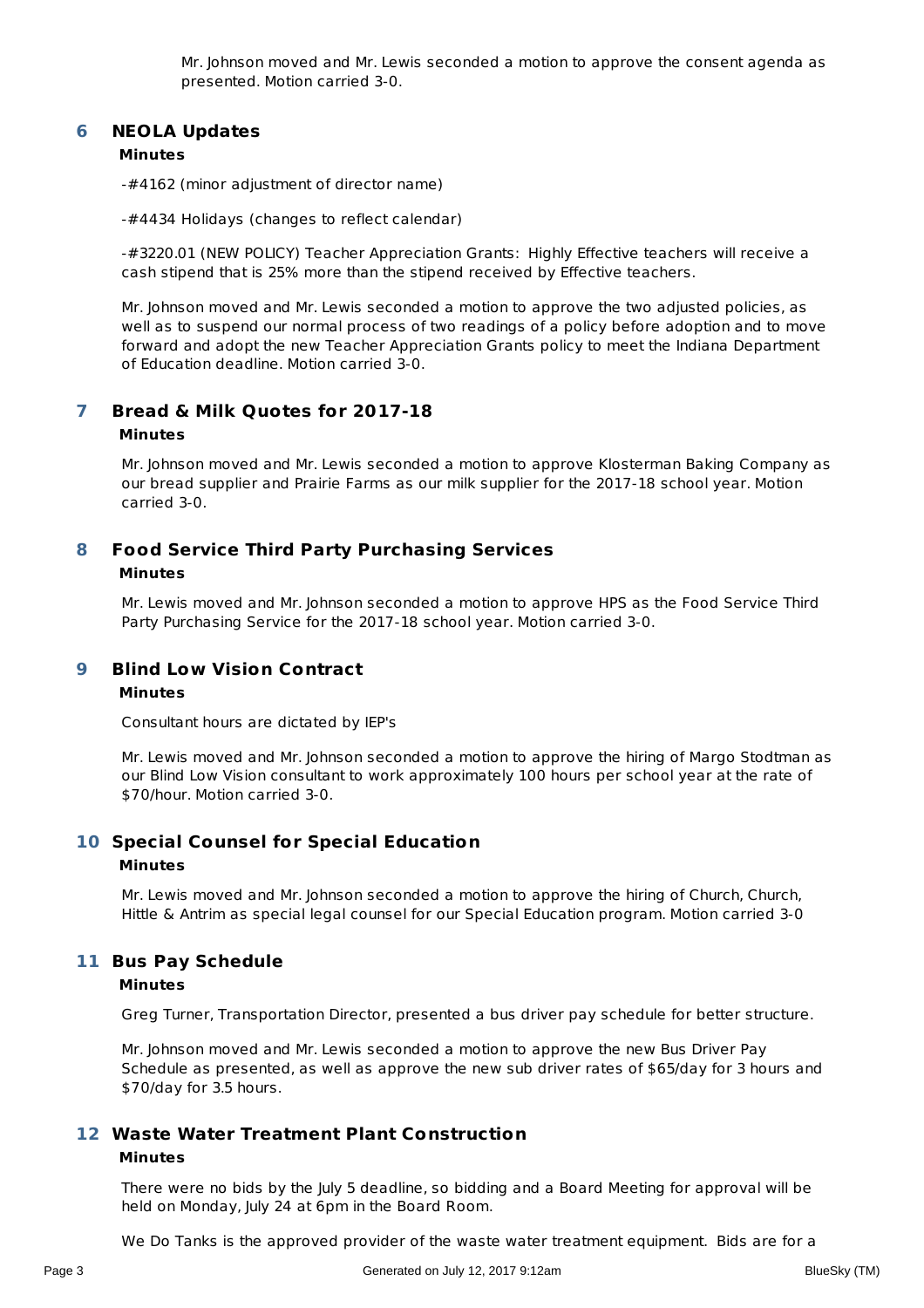construction provider only.

### **Other Items Allowed by the Board 13 Minutes**

Mr. Johnson expressed how nice it was to see so many Eastern Hancock students and families, as well as EH staff, at the 4-H County fair in June. Mr. Younts indicated how nice it was also to see that all but one of the Supreme Showmanship competitors were EH students.

Trisha Armstrong, Director of Technology, presented the necessity for a better website due to the many lawsuits occuring against schools for websites that are not ADA Compliant. She is working with a company called School Point that includes ADA compliance components in its website design. The new website is tentatively set to launch in September.

## **14 Around the Table for Positive Comments**

### **Informational 15**

### **Minutes**

Dr. McGuire recognized Greg Turner, Transportation Director, for another great bus inspection this year.

The High School band, led by Dan Buckalew, will be performing at the Indiana State Fair on August 5 this year.

Chris Wilson, Facilities Manager, presented his research on a possible trailer purchase for Facilites, Band & Sports usage. Prices range from \$5000-\$8000. It was discussed and decided that the purchase of a flatbed trailer for Facilities usage and the purchase of an enclosed trailer for Band & Sports usuage was needed for the school and within the school budget.

It was decided that spraying for weeds and broadleaf would be done on the school grounds this Fall so as not to kill the grass.

The annual Superintendent Evaluation will be held before the August 14 Board Meeting, with Board Members turning in evaluations by August 1.

A Budget Workshop will also be held before the August 14 Board Meeting. Pre-Board Meeting workshop and evulation will begin at 6pm.

The new construction tour will be moved the the August 14 meeting to include more Board members.

### **Adjournment 16**

### **Minutes**

Mr. Johnson moved and Mr. Lewis seconded a motion to adjourn the meeting. Motion carried 3- 0. Meeting ended at 7:45pm.